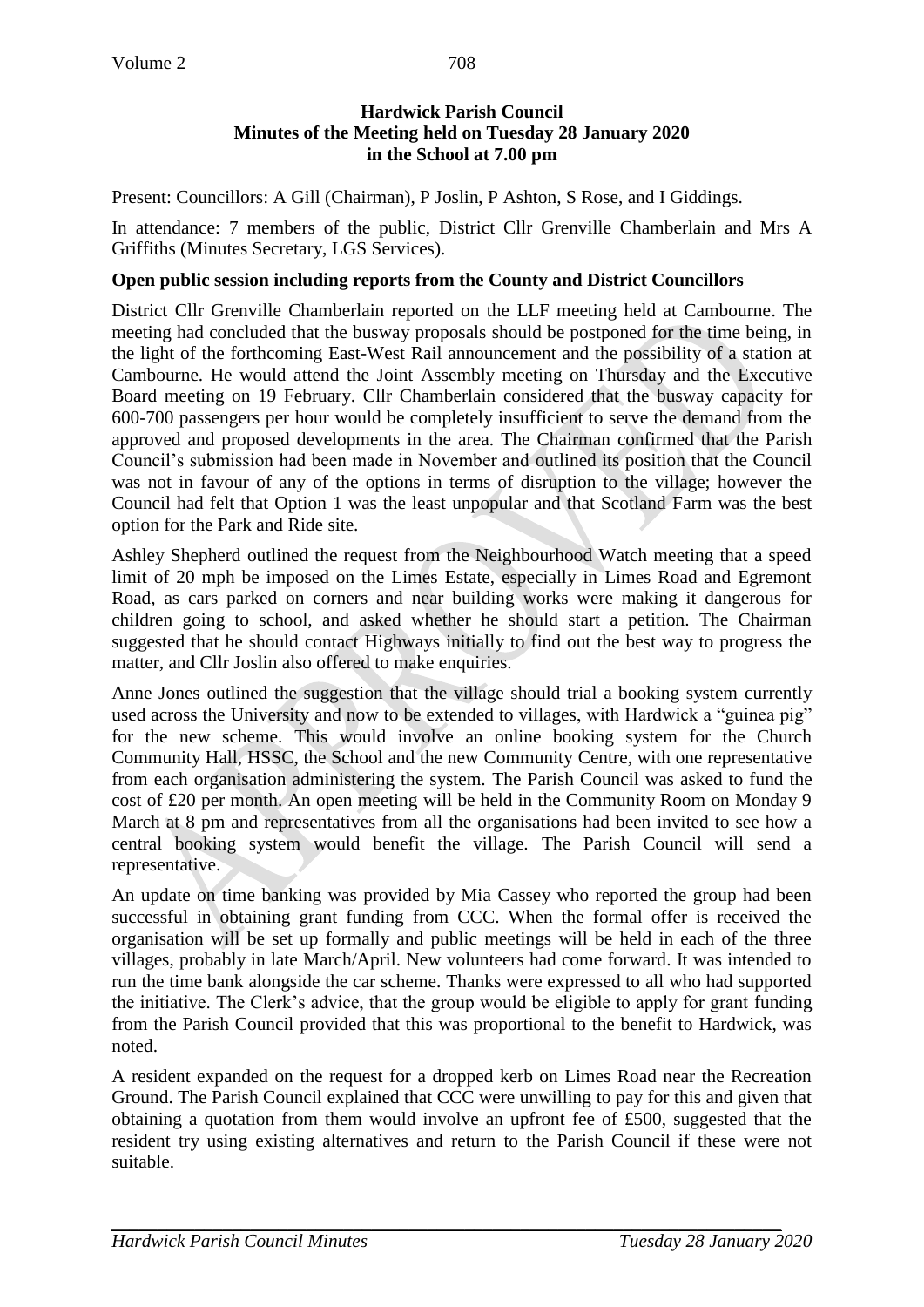### **1. To approve apologies for absence**

Apologies were received from Cllrs Croft (work commitments) and Wellbelove (out of parish) and from Chris Fuller and Pat Portlock.

### **2. Declaration of interests**

2.1 To receive declarations of interests from councillors on items on the agenda and details of dispensations held

Cllr Rose declared a personal interest in item 4.4 as a friend of the resident and indicated his intention to leave the meeting during this item.

Cllr Joslin declared an interest in item 5.7 as a member of the village Climate Group.

- 2.2 To receive written and grant any requests for dispensation as appropriate for items on this agenda
	- None.

### **3. To approve the minutes of the previous meetings on 26 November 2019 and 21 January**

RESOLVED that the minutes of the meeting on 26 November be approved and signed by the Chairman as a true record, after an amendment under item 8.3 to correct \$414 to  $\pm$ 414. (Prop SR, 2nd PJ, unanimous)

Approval of the minutes of the meeting on 21 January was deferred to the next meeting.

#### **4. Matters arising and carried forward from the last or previous meetings for discussion/decisions**

On a proposition by the Chairman it was agreed to vary the order of business to take items 4.1 and 5.8 together.

- 4.1 (4.2) To consider in the light of the Village Plan, what views the Council might wish to put forward as important for the village in the next local plan
- 5.8 Greater Cambridge Partnership Local Plan Issues and Options consultation

RESOLVED that members should send their views to the Chairman to be collated and that approval of the Council's response should be an agenda item for the next meeting; also to seek a time extension for the response as the deadline is the day before the meeting. (Prop AG, 2nd PJ, unanimous)

Cllr Ashton reported that Hills had agreed to the reallocation of funds on the basis that the diverted funds would be used for traffic islands on St Neots Road, to make it safer to cross the road, and they would also act as a traffic calming measure and expressed a wish that they be installed without delay, but concerns were expressed that any islands would be taken out before long during the realignment of St Neots Road for the new busway.

On a proposition by the Chairman, items 4.2 and 5.3 were taken together.

4.2 (4.3) Tree planting update and correspondence received

RESOLVED to note the Chairman's report that 30 saplings would be delivered in February/March, and that these would be used to fill in the gaps on the Recreation Ground and thereafter in the spinney between Ashmead Drive and Sudeley Grove, in Limes Road and in Ellison Lane.

Consideration was given to where in the village more trees could be planted. RESOLVED to note Cllr Giddings' report that he had looked at trees on Parish Council land and identified areas where more trees could be included. Caution was expressed that some of the areas contained play equipment and trees should not be planted where they could overhang residents' properties in years to come. Suggestions for future consideration were made, such as bringing the trees in closer to the centre of the area, potting some saplings and reallocating them in summer, obtaining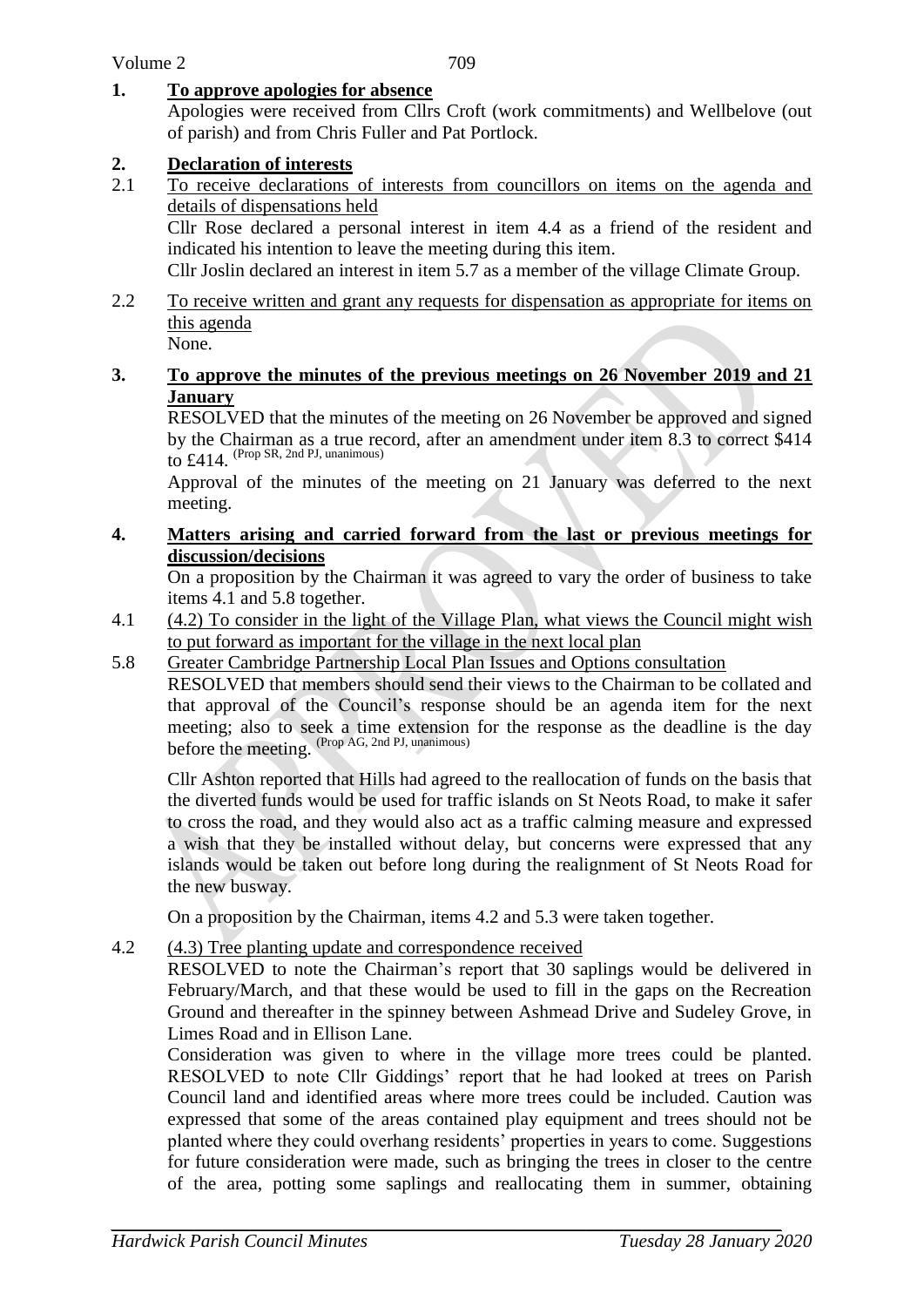sycamore saplings for the future, and planting a Christmas tree near the School, although it was noted that this was not Parish Council land. Shaun Hughes was asked whether he would be willing to arrange for a small group to help to put the saplings in.

## 5.3 SCDC – offer of 3 free trees

RESOLVED to apply for three free trees from SCDC and consider the types of trees, and who should collect them, at the next meeting. Shaun Hughes offered to make enquiries as to what types of trees would be most suitable. (Prop PA, 2nd PJ, unanimous)

4.3 (4.5) LHI Traffic calming – to consider responses to consultation and any action required

RESOLVED to note the outcome of the consultation which showed that 73% of respondents were against the installation of speed cushions on Cambridge Road.

A proposal (PA) that this item be deferred until all members were present, was not seconded.

RESOLVED that this item be deferred until the outcome of the LHI application is received. (Prop AG, 2nd IG, unanimous)

RESOLVED to thank the School for the letter received in support of traffic calming and to respond that traffic calming is being considered. (Prop PJ, 2nd AG, unanimous)

4.4 (5.1) Resident request for a dropped kerb – to consider further correspondence from CCC and the resident

Cllr Rose, having previously declared an interest in this item, left the meeting at 8.40 pm.

RESOLVED that the Parish Council is sympathetic to the resident, but given the existence of an alternative route, and the potential costs of installation, that the Parish Council awaits the response of the resident to the suggestion that they try the alternative before taking this matter forward. The brambles alongside the footpath are to be cut back. The Chairman expressed his willingness to accompany the resident when trying the alternative crossing point.

Cllr Rose re-joined the meeting at 8.50 pm.

4.5 (5.3) Operation London Bridge – update on Working Group

The Chairman reported that he had spoken to the Vicar and the WI President and had agreed to form a working group. He would also be speaking to Chris Cracknell from HSSC.

RESOLVED that the papers received from CCC are to remain confidential.

4.6 (7.3) Parish Paths maintenance – to consider quotations if received and update on site visit with CCC

RESOLVED to await the quotation from the contractor.

- 4.7 (8.2) Egremont Road play repairs to consider recommendations and quotations A proposal  $(P<sup>(PA)</sup>)$  that it be delegated to Cllr Giddings to repair the equipment with tape was not seconded, noting that Cllr Giddings did not wish to take this on. RESOLVED to accept the quotation from RPM to tape the equipment with playground rope tape at a cost of £150.00 and reassess if later found necessary. <sup>(Prop</sup> AG, 2nd PJ, unanimous)
- 4.8 (July meeting) Request for Speedwatch signage to consider quote and how this is to be funded

RESOLVED to accept the quotation from CCC to supply and install three Speedwatch signs up to a maximum cost of £350.93. (Prop PJ, 2nd PA, unanimous)

Cllr Ashton left the meeting at 9.04 pm and returned a few minutes later.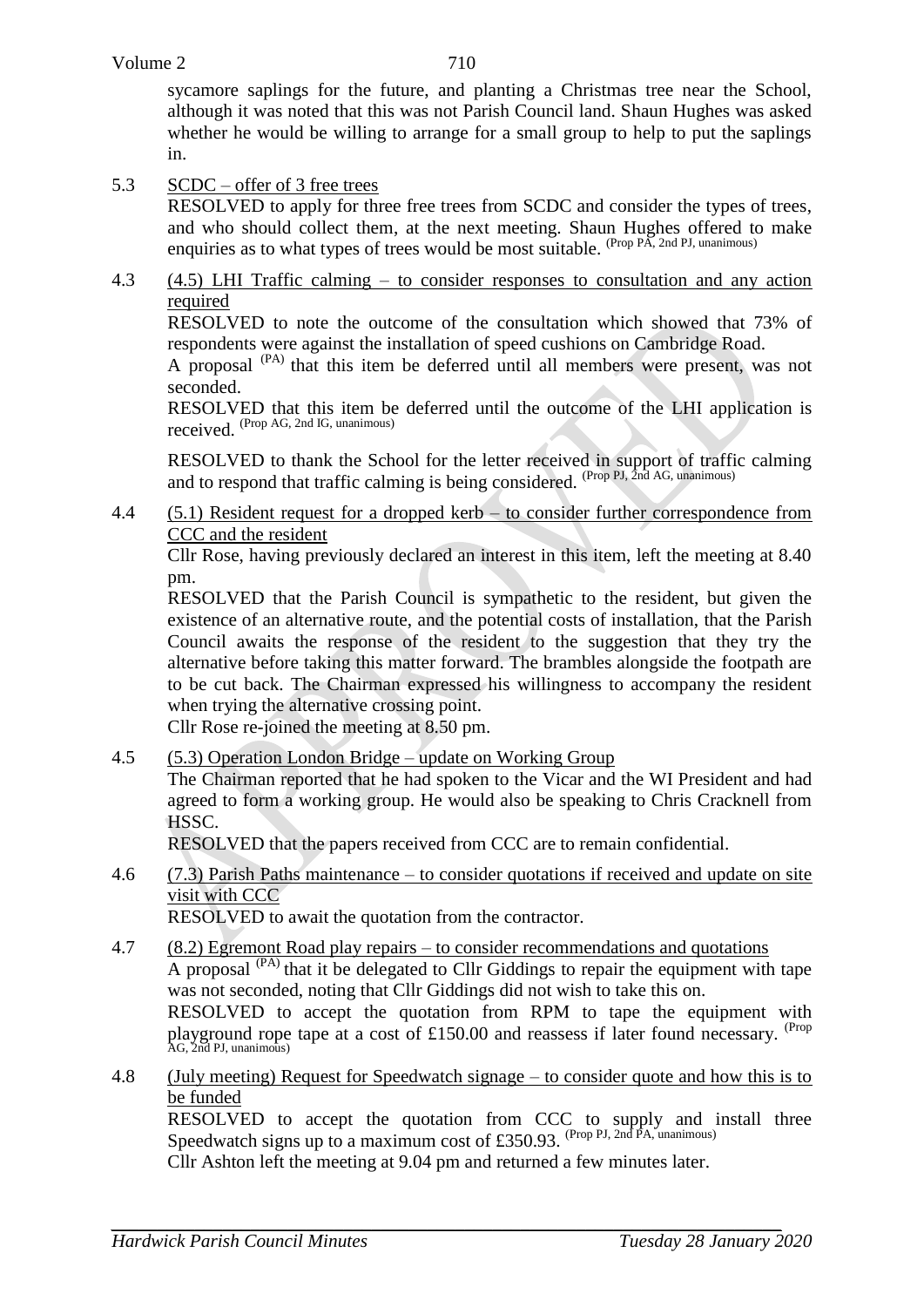### **5. Correspondence/communications received**

5.1 Hardwick School proposal to erect statue on land in front of the School on the corner of Limes Road

RESOLVED, that the Parish Council has no objections as long as the statue does not obstruct visibility for traffic.

- 5.2 Cricket Club request for reduced fees RESOLVED to waive the invoiced fees of £250 for the 2019 season, given that the Club had not played any games. (Prop AG, 2nd PJ, unanimous)
- 5.2.1 Cambridge City Youth FC request to use pitch RESOLVED to respond that in principle the Parish Council has no objections to the use of the pitch by Cambridge City Youth FC subject to their providing their own equipment and marking out the pitch themselves, and negotiating with Hardwick Football Club regarding the use of the changing rooms. (Prop IG, 2nd PA, unanimous)
- 5.3 SCDC offer of 3 free trees Taken earlier.
- 5.4 St Mary's PCC Community Hall Working Party request to run drainage pipe under Parish Council owned land

RESOLVED given that the District Council's conditions had not been addressed, namely that: the planning condition relating to drainage should have been satisfied before building work commenced; the proposed drain took a different route to that shown in the plans; and the need highlighted by the Drainage Officer, to demonstrate that the ditch had sufficient capacity to deal with the additional surface water, had not been satisfied, to ask a solicitor to provide guidance on how to respond to the request and to ask the applicant to provide evidence to demonstrate the capacity of the ditch. (Prop SR, 2nd AG, unanimous)

Cllr Giddings left the meeting at 9.31 pm and returned at 9.32 pm.

- 5.5 Resident facility booking system for Hardwick RESOLVED to respond that the Parish Council will take a look at the scheme and consider how it could usefully be involved. (Prop PA, 2nd AG, unanimous)
- 5.6 SCDC items referred to Planning Committee and correspondence received Noted.
- 5.7 CCC Draft Climate Change and Environmental Strategy consultation

On a proposition by the Chairman, the meeting was briefly suspended to enable Shaun Hughes to speak.

RESOLVED to delegate to Shaun Hughes of the Climate group to complete the consultation survey and return this to the Clerk for circulation to members. <sup>(Prop AG, 2nd</sup> PJ, unanimous)

Cllr Giddings left the meeting at 9.43 pm.

5.8 Greater Cambridge Partnership Local Plan Issues and Options consultation Taken earlier. There will be an exhibition at Morrisons in Cambourne on Saturday.

### **6. Planning Applications and Decision notices and tree works applications**

- 6.1 Planning applications received since the last meeting
- 6.1.1 S/4309/19/FL 301 St Neots Road First floor loft conversion including raising of roof level

RESOLVED to make no recommendation. <sup>(Prop AG, 2nd PJ, unanimous)</sup>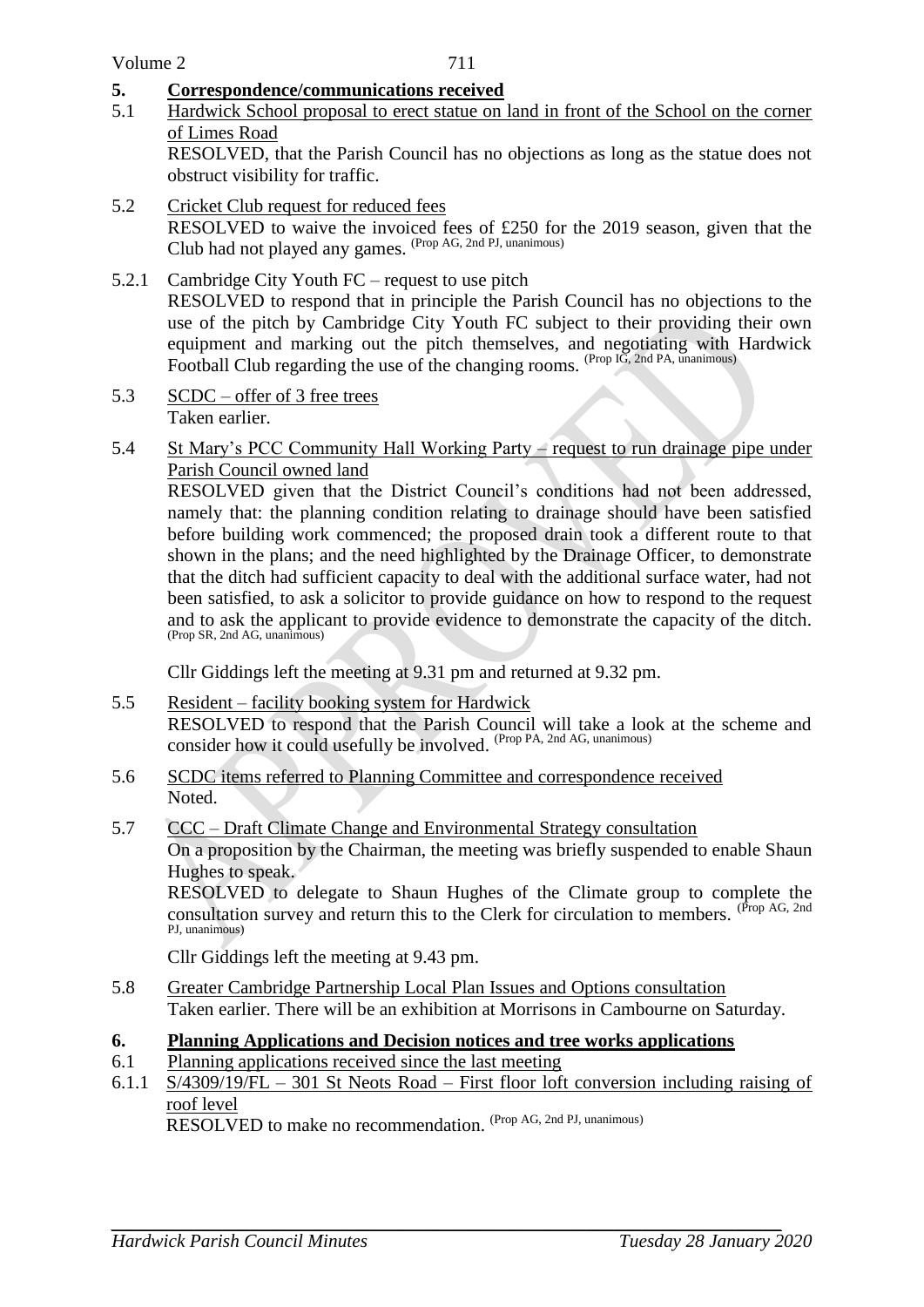Volume 2

- 6.1.2 S/4388/19/DC Land east of Highfields Road, Highfields Caldecote Discharge of conditions 8 (Ecology enhancement) and 10 (Badger sett) pursuant to planning appeal APP/W0530/W/16/3149854 (S/2510/15/OL) Noted.
- 6.1.3 S/4074/19/DC Land opposite 97 to 127 Highfields Road, Highfields Caldecote Discharge of conditions 2 (External materials), 4 (Landscape and ecological management plan (LEMP) and 9 (Scheme to retain and improve the hedgerow) pursuant to planning permission S/4619/18/RM Noted.
- 6.1.4 S/0119/20/PA 8 Portway Road Single storey rear extension Noted. RESOLVED to make no recommendation. (Prop AG, 2nd PJ, unanimous)
- 6.2 SCDC Decision Notices
- 6.2.1 S/3879/19/LD 4-6 East Drive, Highfields Caldecote Certificate of lawful development for an existing use of the land to the rear of 4-6 East Drive as a private amenity area in domestic use – Permission granted.
- 6.2.2 S/3541/19/FL 45 Meridian Close Single storey rear, side and front extension Permission granted.
- 6.2.3 S/3296/19/FL 121 Limes Road Single storey rear extension, single storey front and side extension, garage conversion – Permission granted.
- 6.2.4 S/2367/19/VC Agricultural field west of Grace Crescent Variation of condition 2 (Hard and soft landscaping) of S/2107/19/VC (Variation of condition 2 (Materials) of planning permission S/4551/17/RM (Application for approval of reserved matters for layout, scale, appearance and landscaping (not EIA) for the erection of up to 98 dwellings and associated works following outline planning permission S/1694/16/OL – Permission refused.
- 6.3 Tree Works Applications
- 6.3.1 S/10017/20/TC 44 Main Street

RESOLVED that the Parish Council has no objections.

# **7. Members reports and items for information only**

7.1 New Housing Developments and Planning Obligations

The Chairman reported that the developers had started clearing scrub from the site at St Neots Road, as the sale of the land to the developers had now gone through. Cllr Rose reported:

- Grace Crescent is progressing with 7 properties occupied and about 12 for sale. Another payment will be due when 20 properties are occupied.
- St Neots Road the purchase of the land has now been completed allowing matters to progress.
- Land East of Cambridge Road Cllrs Rose and Gill and District Cllr Chamberlain had attended a meeting with the proposed developers who were seeking to have the site included in the Local Plan. The proposals were now for 400-500 houses on an area one third larger than previously discussed, and whilst no detailed plans were available, Cllr Rose had conveyed the view that this was a very different proposition and there was a great deal of opposition to this development particularly as it was in the Green Belt.

Cllr Giddings re-joined the meeting at 10.00 pm.

- Community Hall Nothing to report. The next meeting will be held on 6 February.
- 7.1.1 To consider offer of maintenance funds for Grace Crescent Public Open Space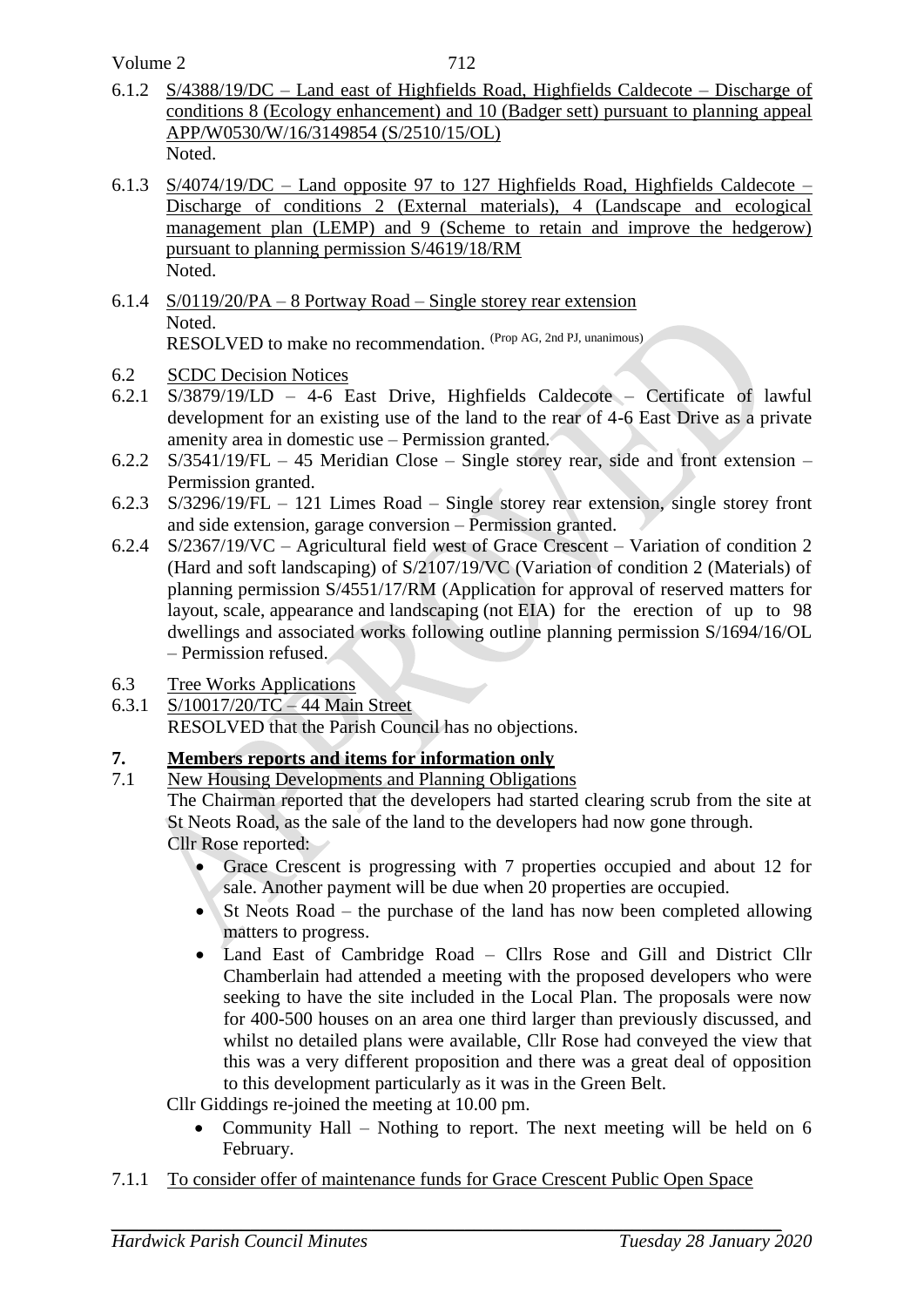A proposal <sup>(AG)</sup> to seek a quotation from the Council's grass cutting contractors to confirm the costs was not seconded.

RESOLVED to ask SCDC S106 Officer James Fisher to go back to Hill to ask them to provide clear evidence how they arrived at the figures provided, and ask Mr Fisher to check that they are index-linked over the 10 year period. (Prop SR, 2nd AG, unanimous)

7.2 Village Plan report and to consider any actions Taken earlier.

On a proposition by the Chairman it was agreed to take items 7.3 and 7.4 together.

- 7.3 Proposal that the Parish Council pays CCC the costs of attaching the MVAS to street light columns
- 7.4 Proposal that the Council pays for CCC to supply and install 3 posts at £200 each for MVAS in the village, sites have been agreed/approved by Highways, 2x St Neots Road, 1x Kesters

RESOLVED having considered Cllr Joslin's verbal report, to pay the charge for the installation of three posts at a cost of £200 each at three locations, namely outside 55 St Neots Road, at Kesters Close and at another location on St Neots Road. RESOLVED that the proposal in item 7.3 be withdrawn. (Prop PJ, 2nd AG, unanimous)

Cllr Ashton left the meeting at 10.32 pm.

7.5 Proposal that the Council considers Facebook complaints ref North/South Hardwick village pathway improvements work by CCC confirm planned to commence end February. Neighbouring residents will be informed by letter.

Cllr Ashton re-joined the meeting at 10.34 pm.

Complaints had been made about the condition of Millers Way. The Chairman clarified the position stating that the Parish Council had not taken control of anything but CCC had designated the route as Hardwick Footpath 6. CCC had said they would not maintain it but would be willing to do so at the Parish Council's expense subject to the consent of all landowners. This will be an agenda item for the February meeting.

- 7.0.6 To consider quotation for trimming round streetlights on Parish Council land RESOLVED to accept the quotation from RH Landscapes for £375.00 plus VAT to trim vegetation around the streetlights on Parish Council land. (Prop AG, 2nd PJ, unanimous)
- 7.0.7 To consider request from Hardwick Football Club for two new fixed goals on the Recreation Ground RESOLVED to respond that the Parish Council has no objections but asks that the Club clear up and remove all their old goal posts. (Prop SR, 2nd AG, unanimous)

### **8. Finance, procedure and risk assessment**

8.1 To consider any quotes for urgent work required because of risk and Clerk's use of delegated powers

RESOLVED to note that the Clerk used her delegated powers for:

- £6 for title of land outside school gates to check if was the Parish Council's (owned by school)
- to place an order with Eastern Tree Surgery for £1250 plus VAT for the arboricultural report, being the cheapest of the three quotes received.
- 8.2 To receive play areas and skate park inspection reports continued The play inspection reports were received.